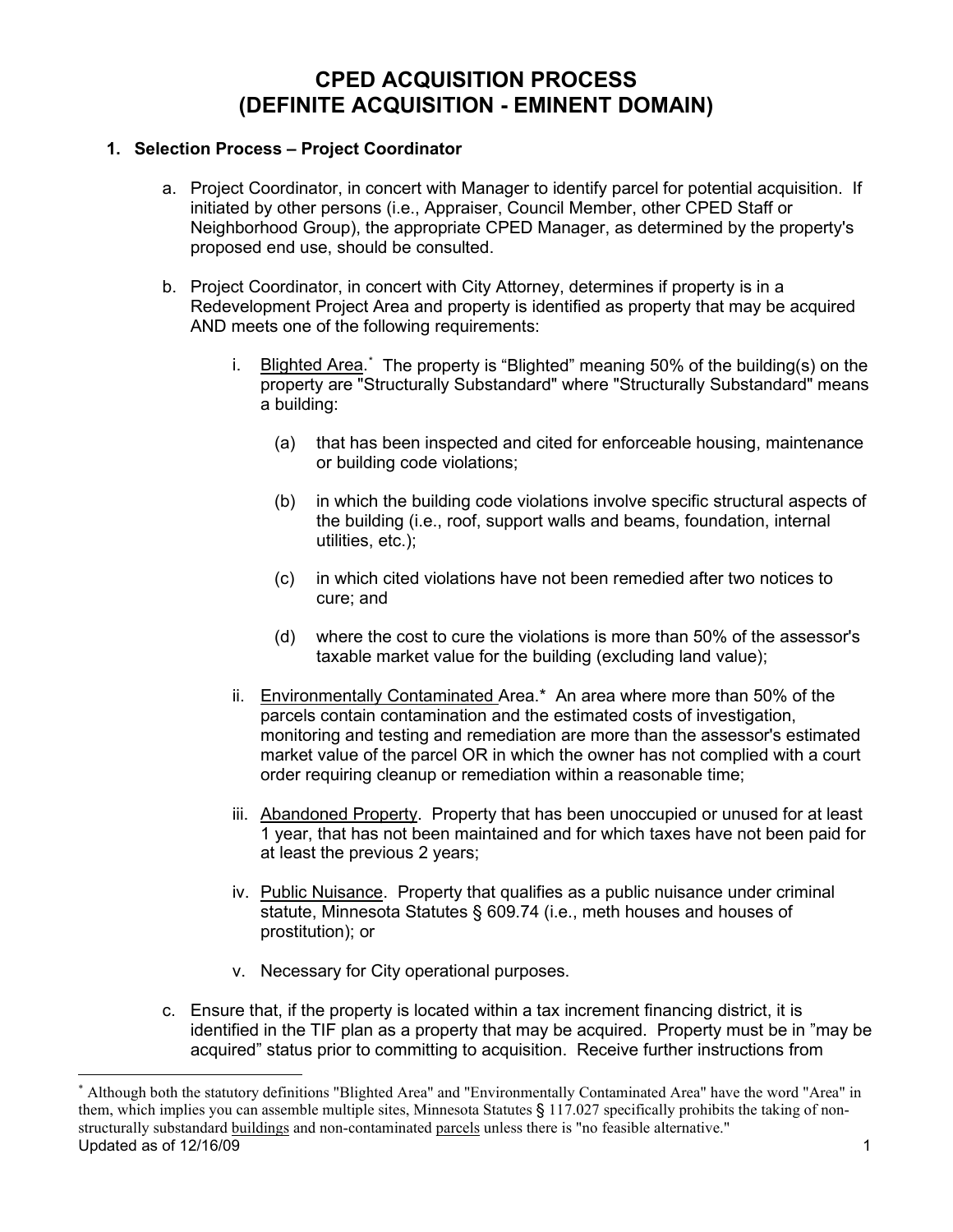CPED Development Finance staff, if property is in a TIF district and is not identified as property that "may be acquired."

d. If property is not identified as appropriate for acquisition in a Redevelopment Project Area or is not otherwise exempted from Planning Commission review, contact the CPED Planning Staff using the electronic [Land Sale and Acquisition Review Form](http://www.minneapolismn.gov/www/groups/public/@finance/documents/webcontent/wcms1q-003473.doc) to initiate City Planning Commission Review for consistency with the Comprehensive Plan under Minnesota Statutes § 462.356, subd. 2. Existing waivers include (i) acquisitions for the purposes of blight removal when the purchase/acquisition price of the property is less than \$150,000 and (ii) dispositions of non-buildable parcels where a "buildable parcel" is a parcel of real property that has enough frontage width and/or area either by itself or when combined with other adjacent City-owned property to accommodate at least a singlefamily home under the Minneapolis zoning ordinances after taking into consideration any variances or other relief available under such zoning ordinances.

## **2. Information Gathering by Project Coordinator**

- a. Hennepin County taxpayer information (tax status).
- b. Inspections orders.
- c. Inspections permit history.
- d. Condemnation status if condemned, why? Check with Regulatory Services Staff to see if Director's Order to demo has been issued and discuss with your Manager the possibility of conflict of interest if order has been issued.
- e. Ownership and/or contact. Research owner information if necessary (sources: reverse directory, CityTalk, HC Property Information Search, area inspector, etc.).
- f. If there is a particular concern and upon request, Real Estate Staff will perform a tract check for foreclosure status, last deed of record and encumbrances.
- g. Legal description of each parcel or easement.
- h. Project Coordinator determines owner's willingness to sell (phone contact or casual interest letter or obtain copy of listing).

## **3. Due diligence**

- a. Project Coordinator to consult with Manager to determine whether to acquire all or a portion of the property. If proceeding, determine funding source for due diligence activities and continue with items below.
- b. Project Coordinator adds property to MINS and inserts appropriate information gathered in Step 2.
- c. Project Coordinator coordinates the Acquisition Team comprised of Appraiser, Engineering staff, Relocation staff (when applicable), Construction Management staff, Project Coordinator and attorney and ensures the following steps are completed (If the project scope involves acquiring a multi-family structure or multiple parcels, Project Coordinator schedules an initial meeting with the Acquisition Team to describe the project.):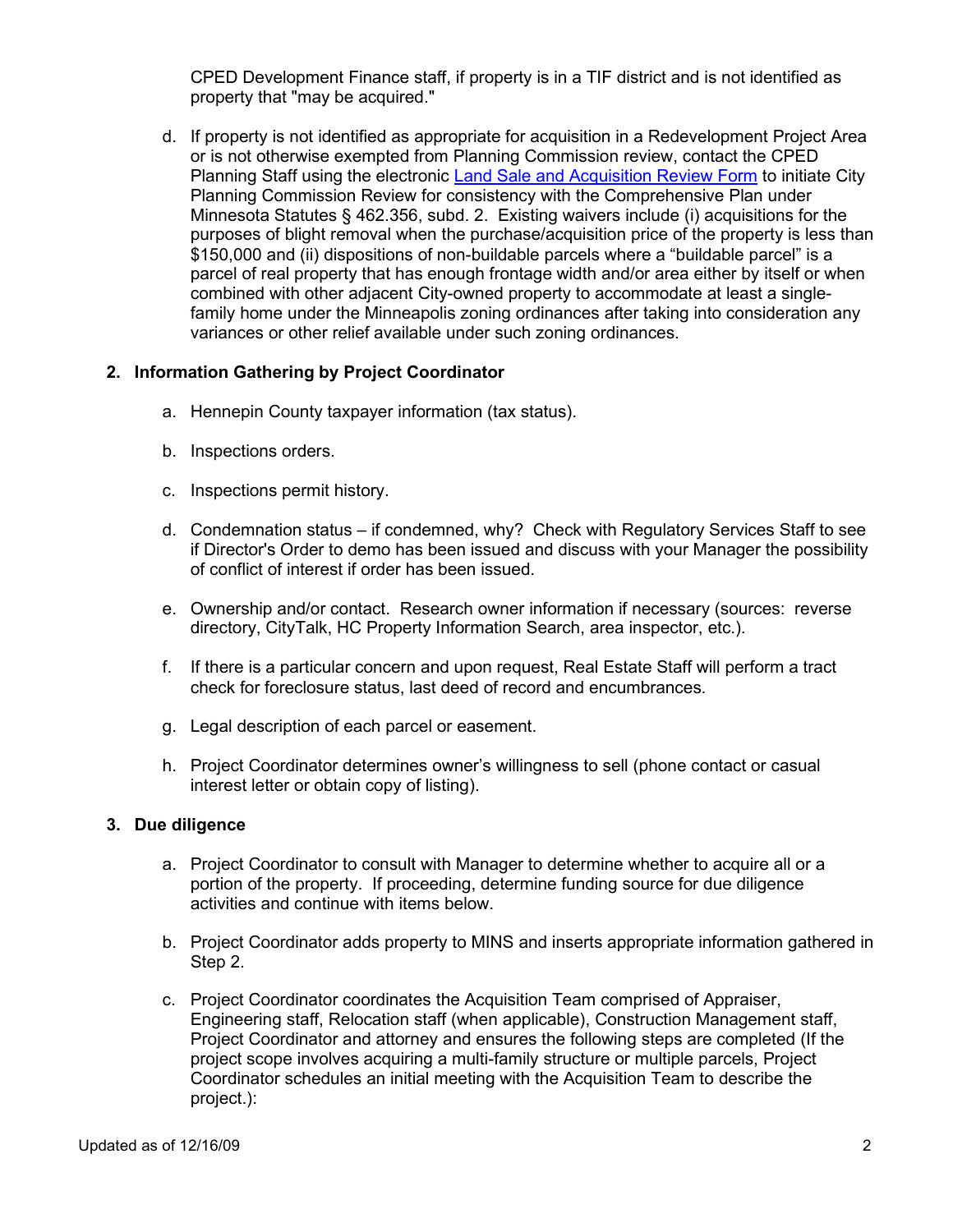- i. Determination of preliminary feasibility, including identification of a budget and source of funds for all acquisition activities.
- ii. Engineering staff to conduct review of general area geology for known issues with ledge rock, poor load bearing soils or pollution/contamination.
- iii. Project Coordinator to conduct evaluation of soil conditions with Engineering staff and determine whether additional environmental testing is warranted. Engineering staff should advise Project Coordinator of findings and make recommendations.
- iv. Engineering Staff to conduct visual inspection for obvious encroachments and followup survey if warranted.
- v. Project Coordinator to conduct preliminary cost analysis including acquisition, disposition, relocation, holding costs, leasing opportunities, legal and court costs as applicable.
- vi. Engineering staff to conduct review of public utility service.
- vii. Project Coordinator to determine preliminary feasibility including identification of a budget and source of funds for all acquisition activities, including Seller appraisal costs up to \$1,500 (single-family and duplex properties) or \$5,000 (all other types of properties).
- viii. Attorney to assist Project Coordinator by conducting legal evaluation of risks and benefits of eminent domain and recommendation of "quick take" or "slow take." Note that strict adherence to these procedures is critical if state or federal funds are being used for the acquisition. Assistant City Attorney will help to retain outside real estate attorney assistance.
- ix. Project Coordinator in concert with Manager to determine whether to proceed with acquisition. If proceeding, continue to Item 4 below.

## **4. Pre-Acquisition**

- a. Project Coordinator notifies neighborhood (with a copy to the affected Council Member) using the [Neighborhood Acquisition –](http://www.minneapolismn.gov/www/groups/public/@finance/documents/webcontent/wcms1q-002730.doc) Disposition Notice form unless the property is already in a redevelopment project area and identified as appropriate for acquisition. The neighborhood gets 45 days to respond back to the Project Coordinator with any comments unless either (1) the acquisition is for the purpose of blight removal when the purchase price of the property is less than \$150,000 and the property is being acquired from HUD or Hennepin County, or (2) the neighborhood has waived its 45 day notice period.
- b. Project Coordinator notifies Real Estate Coordinator to begin acquisition process thru MINS.
- c. Project Coordinator sends the Request for Appraisal Services to CPED Appraiser thru MINS. CPED Appraiser orders Uniform Relocation and Real Estate Acquisition Policy Act (URA) appraisal from a member of the CPED Appraisal panel.
- d. Real Estate Coordinator mails [Preliminary Acquisition Notice with Eminent Domain](http://www.minneapolismn.gov/www/groups/public/@finance/documents/webcontent/wcms1q-002728.doc)  [Possibility](http://www.minneapolismn.gov/www/groups/public/@finance/documents/webcontent/wcms1q-002728.doc) to owner giving the owner an opportunity to accompany the Appraiser and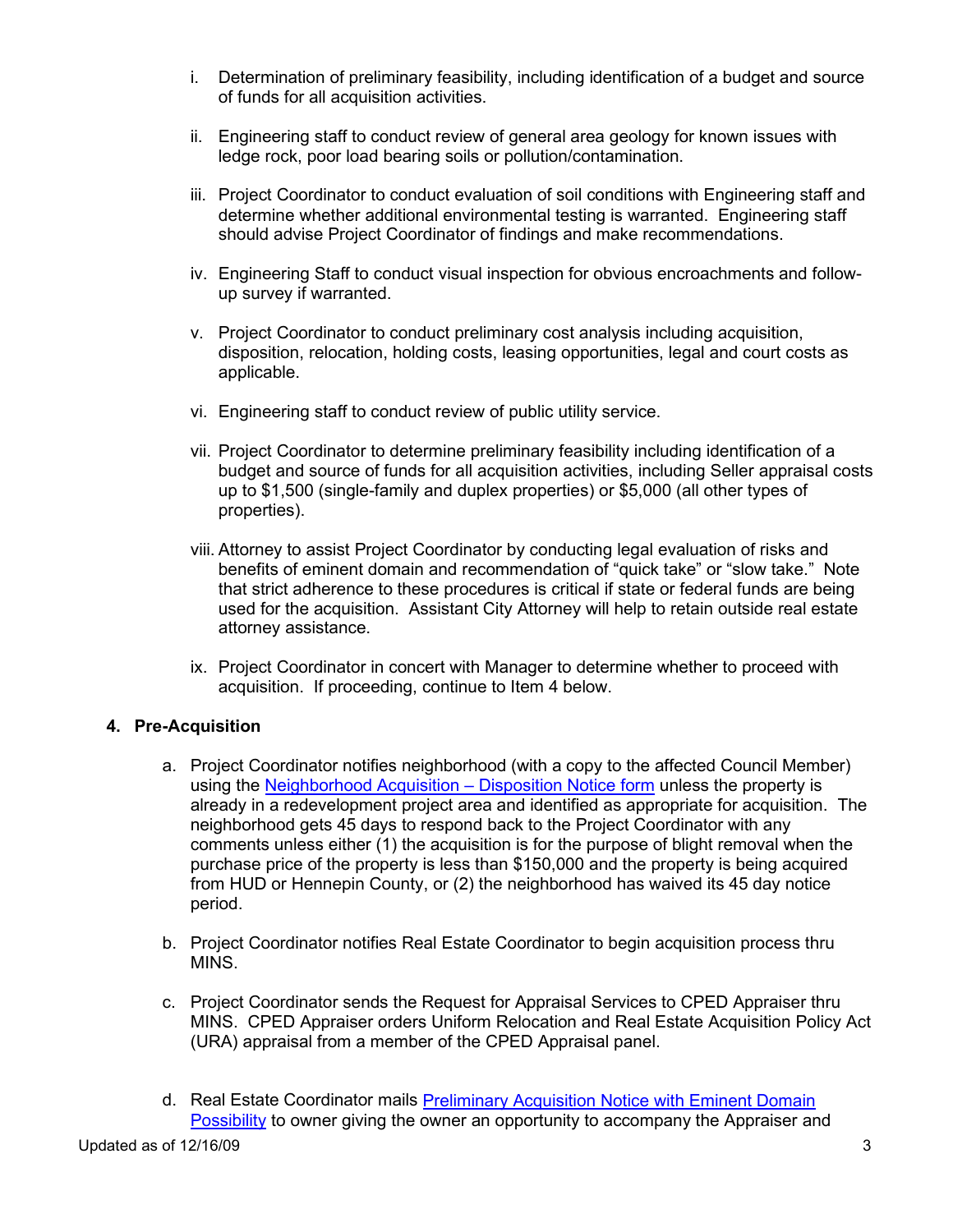obtain authority to conduct valuation and environmental activities. If environmental activities are invasive, obtain right of entry.

- e. Project Coordinator schedules site inspection with due diligence team.
- f. CPED Appraiser reviews appraisal and establishes fair market value.

### **5. Approval Process**

- a. CPED Appraiser advises Project Coordinator of fair market value.
- b. Project Coordinator decides whether to pursue making an offer.
- c. If proceeding with making an offer, Project Coordinator requests that Real Estate Coordinator order Title Commitment from title company.
- d. CPED Appraiser prepares Summary of Review Appraiser's Report.
- e. CPED Appraiser submits a report, signed by the Project Coordinator's Manager and Division Director, adopting fair market value and requesting CPED Director authorization to make an offer, identifying any due diligence shortfalls due to time constraints and including a due diligence checklist and estimate of acquisition and holding costs. An appraisal must be obtained before negotiations are initiated. Project Coordinator shall review report prior to finalization. Relocation Coordinator should be consulted to determine whether fair market value offer is sufficient for owner to purchase a comparable property in their existing community, if not , Director Report should be adjusted. Relocation Coordinator shall consult with assigned City Attorney as necessary.

#### **6. Offer Process**

- a. Real Estate Coordinator and/or City Attorney staff as appropriate assists Project Coordinator in reviewing title commitment.
- b. Real Estate Coordinator or City Attorney staff, with assistance from Project Coordinator, prepares offer letter and purchase agreement and mail to owner. The City must provide the owner with a copy of the appraisal at the time an offer is made. The City must reimburse the Owner up to \$1,500 (single-family and duplex residential properties) / or \$5,000 (all other types of properties) for their own appraisal. Reimbursement to owner for owner's appraisal costs must be made within thirty (30) days of receipt of a copy of owner's appraisal and other necessary reimbursement information.
- c. If state or federal funds are expected to be used in the project, the owner is entitled to uniform relocation benefits. If only local funds are expected to be used in the Project, only the Minneapolis Relocation Policy applies.
- d. Project Coordinator and/or Real Estate Coordinator attempt to negotiate purchase price. If offer is not accepted, but an alternate negotiated price is reached, obtain CPED Appraiser concurrence with adjusted value or prepare written justification for offer price above fair market value, prepare an amended Report to the Director to adopt adjusted fair market value and obtain authorization to make another formal offer. No written offers may be made above the authority previously obtained from the CPED Director. If no agreed purchase price is reached, prepare a report to the Director to obtain authorization to seek Council authority to initiate Condemnation if failure to acquire through voluntary methods.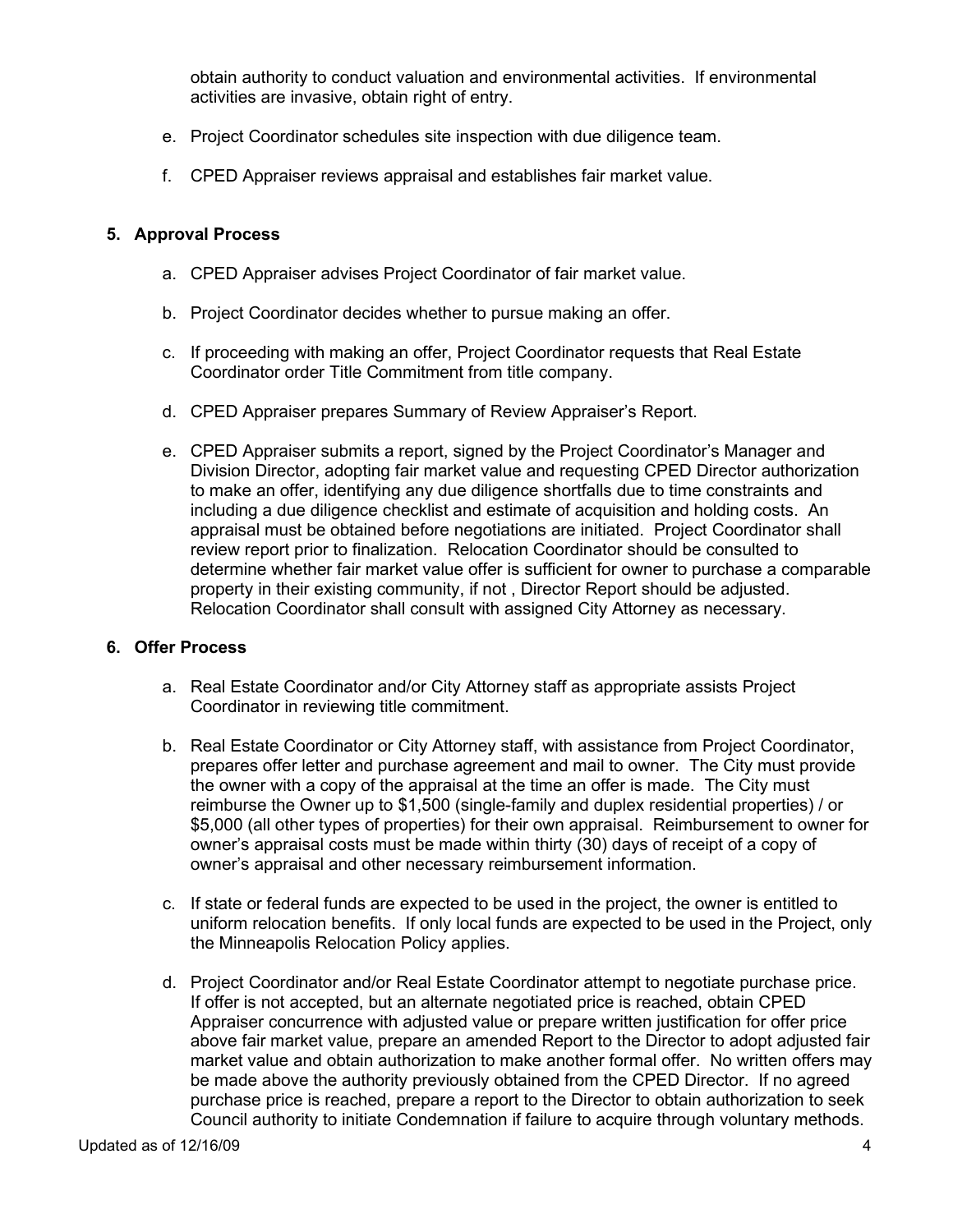- e. Real Estate Coordinator facilitates execution of purchase agreement (if unable to negotiate a sale, skip Step 7 and proceed to Eminent Domain Process outlined below).
- f. Real Estate Coordinator sends one original executed copy of purchase agreement to Project Coordinator and Contract Management.
- **7. Closing – Go to Closing – Real Estate Staff section in the voluntary sale procedure and follow all subsequent steps.**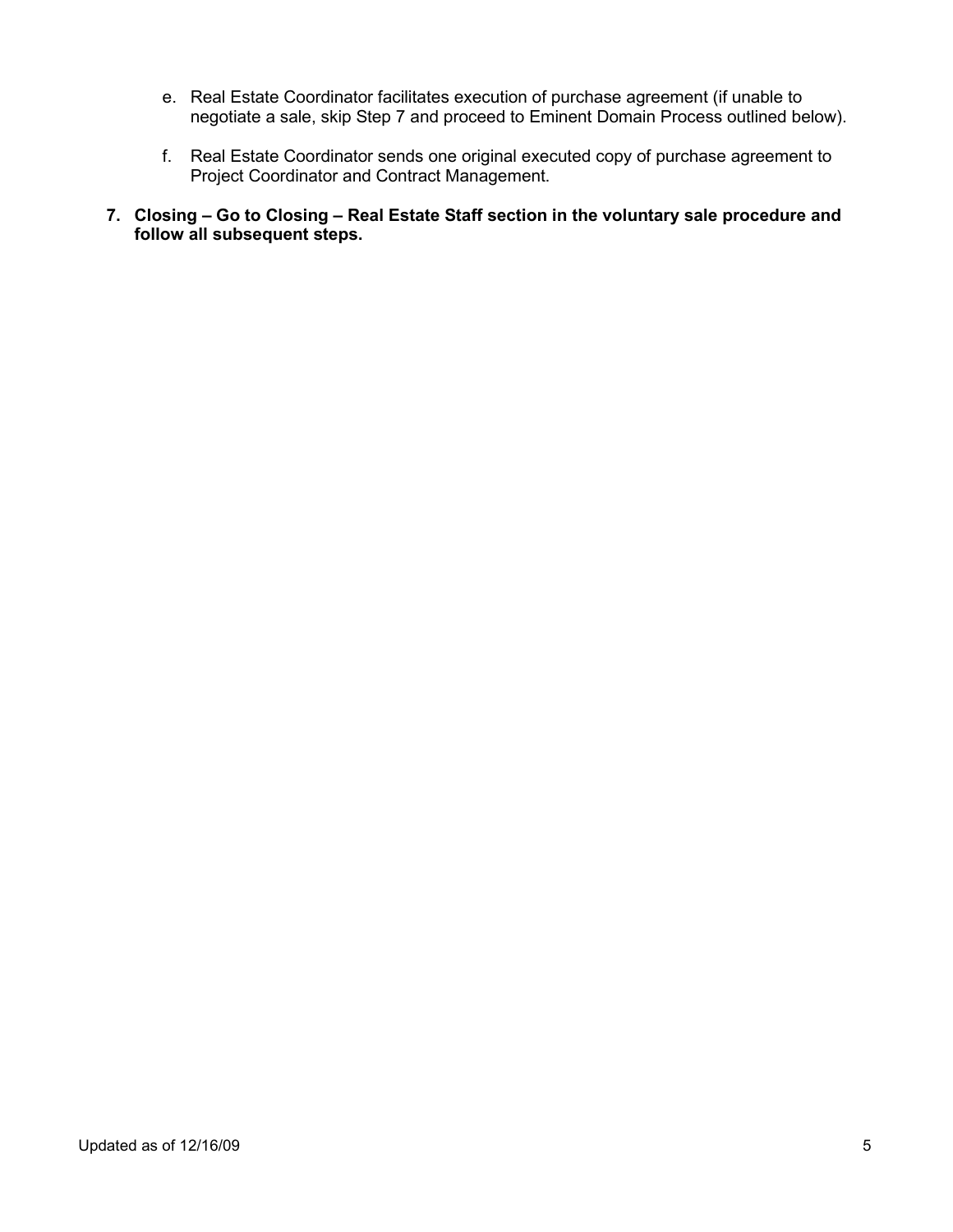# **CPED ACQUISITION PROCESS EMINENT DOMAIN PROCESS**

- 1. Project Coordinator prepares City Council transmittal for Authorization to File Condemnation approving appraisal and finding that the Property is needed for a statutorily authorized public use or public purpose with assistance from City Attorney staff. Project Coordinator requests publication and notices through Real Estate. Property owners must be provided written notification of the hearing by certified mail. Thirty (30) days (but not more than sixty (60) days) notice of hearing is required. City Attorney Staff drafts attached Resolution which must specifically identify the public costs and benefits known or expected from the Project and address why the property is necessary to serve the public purpose. The City Council cannot approve the condemnation until at least thirty (30) days after the meeting at which the public hearing is held. If quick-take is used, the resolution should describe why quick-take is necessary.
- 2. Project Coordinator requests Real Estate Coordinator to package the following documentation to send to law firm with a copy to assigned Assistant City Attorney:
	- a. Title Commitment
	- b. Appraisal
	- c. Certified copy of Resolution
	- d. All correspondence
- 3. Project Coordinator, Real Estate Coordinator and City Attorney staff review pleadings from outside Counsel.
- 4. Project Coordinator, Real Estate Coordinator and City Attorney staff consult with Counsel throughout entire condemnation process.

(Note: condemnation petition cannot be filed unless sixty (60) days have passed since last written offer to purchase).

#### Basic Steps in Action

- a. filing the petition (Project Coordinator must request (from Real Estate Coordinator) and obtain check for court deposition amount equal to the City's most recent appraisal)
- b. serving the petition and notice of hearing
- c. court hearing followed by an order approving the petition and appointing commissioners
- d. parcel viewing by commissioners
- e. commissioner hearings
- f. appeal to district court, if any
- g. payment of final award and filing of certificate
- 5. There is almost always a "gap" between the date of the title work used to determine owners and the date the notice of lis pendens is recorded. To ensure you get good title, Real Estate Coordinator or City Attorney should instruct outside attorney to request updated title work through the date of recording the notice of lis pendens. Highly recommended for fee acquisitions; may not be practical for easement acquisitions.
- 6. **When nearing settlement or Court transfer of title**, Project Coordinator requests that Real Estate Coordinator complete a tax search to obtain amount of taxes due or delinquent and obtain any current or delinquent water bills.
- 7. **If a settlement has been reached**, Project Coordinator prepares Report to Director to receive authorization to pay settlement, deducting any taxes and water bills due or delinquent. Project